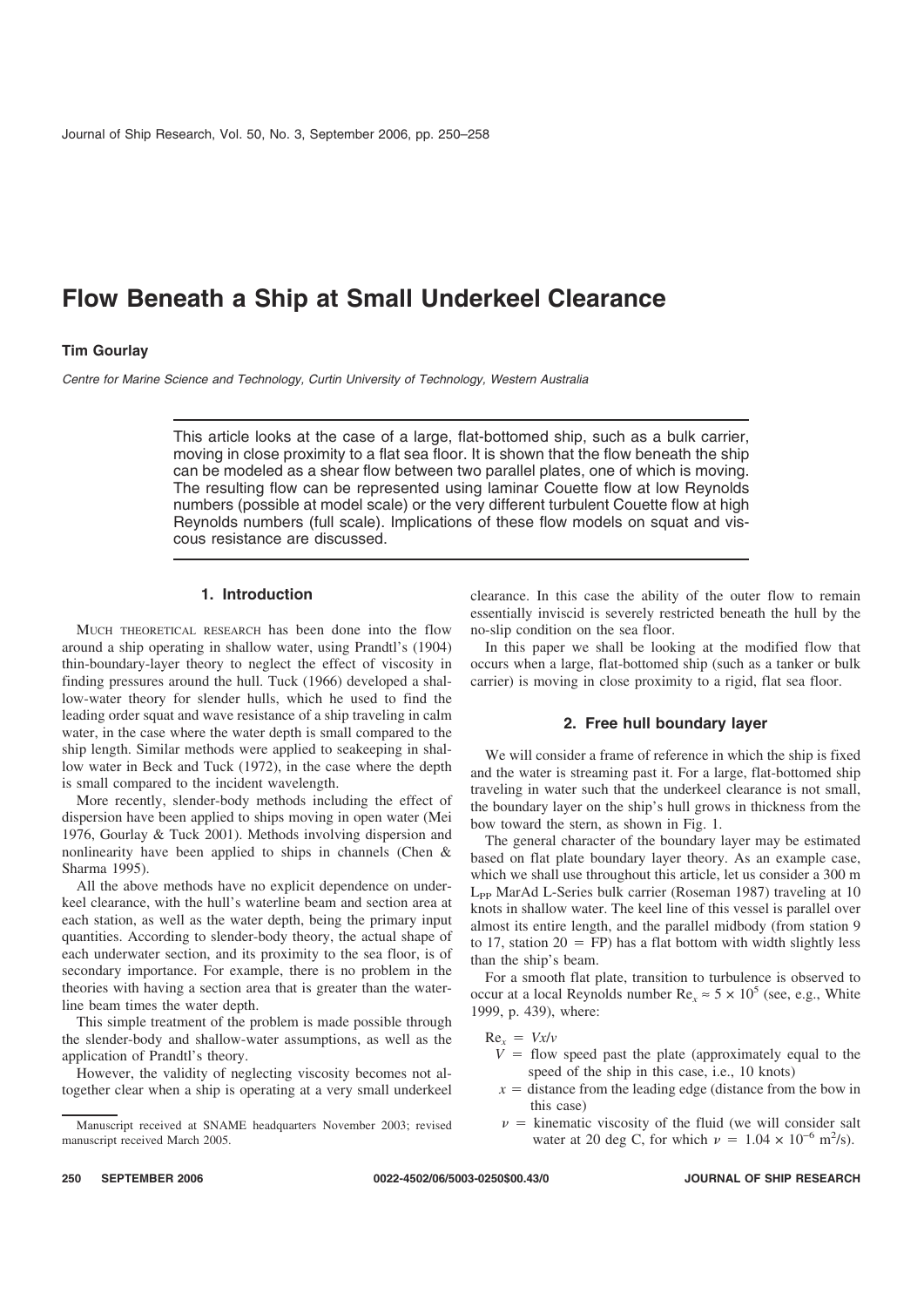

Fig. 1 Free boundary layer beneath a vessel at moderate or large underkeel clearance

Solving gives  $x \approx 0.1$  m. Although the exact transition point will be delayed by the favorable pressure gradient near the bow, it is clear that the boundary layer will be almost entirely turbulent.

For a turbulent boundary layer past a flat plate, the boundary layer thickness  $\delta$  grows downstream from the leading edge according to the approximate empirical relation (White 1999, p. 428):

$$
\delta \approx \frac{0.16x}{\text{Re}_x^{1/\gamma}}
$$
 (1)

Solving with  $x = 300$  m gives  $\delta = 2.3$  m. Therefore, near the vessel's stern the boundary layer thickness is expected to be around 2 to 2.5 m beneath the hull.

# **3. Interaction of the hull boundary layer with the sea floor**

# **3.1. Possible flow patterns**

Now let us consider how the free boundary layer, described above, will be affected when the ship is traveling with an underkeel clearance significantly less than the 2 m free boundary layer thickness described above.

Clearly, the boundary layer cannot exist in its unrestricted form over the length of the hull in this case. The no-slip condition on the sea floor means that in the ship-fixed frame of reference, the flow is required to move at exactly the speed of the free stream on the sea floor. This severely restricts the ability of the boundary layer to develop and will cause a very different type of flow between the hull and sea floor.

Except near the turn of the bilge, transverse pressure gradients will be small beneath the hull. The no-slip conditions on the hull

and sea floor will dominate the flow, causing flow to be almost purely longitudinal beneath the hull.

Near the bow, the flow is expected to be similar to the large-UKC case, as the boundary layer starts to grow along the hull. Apart from the moving wall, this flow has similarities with an entrance flow in a pipe, where the wall boundary layers grow and then merge to give a fully developed flow. In that case (White 1999), the entrance length is around 30 to 40 times the pipe diameter at the Reynolds numbers that we are dealing with (order  $10<sup>6</sup>$  based on the transverse dimension). In the entrance region, the inviscid core is accelerated to preserve continuity, with a large pressure gradient required.

For flow beneath a ship, however, the flow is not an internal flow, meaning that much less longitudinal pressure gradient is present. Essentially, much of the flow is diverted around the sides of the ship rather than being forced beneath it. Therefore, the flow beneath the ship is governed mainly by the no-slip conditions on the hull and sea floor and may become fully developed more quickly than for the equivalent pipe flow.

Once the flow is fully developed, continuity requires that the velocity distribution be almost uniform over the whole area beneath the flat bottom of the ship. Therefore, unlike a free boundary layer, which grows steadily toward the stern, we would expect the velocity distribution to be almost uniform beneath the ship when the underkeel clearance is small.

An insight into the possible flow patterns in this case can be obtained from experimental results for flow between two parallel plates, one of which is moving. This flow is termed Couette flow (see, e.g., Schlichting 1968) and is a well-studied problem for either laminar or turbulent flow, with or without longitudinal pressure gradient.

A comparison of the mean velocity profiles for each type of Couette flow is shown in Fig. 2. At low Reynolds numbers, the



**Fig. 2** Comparison of mean velocity profiles for Couette flow between two plates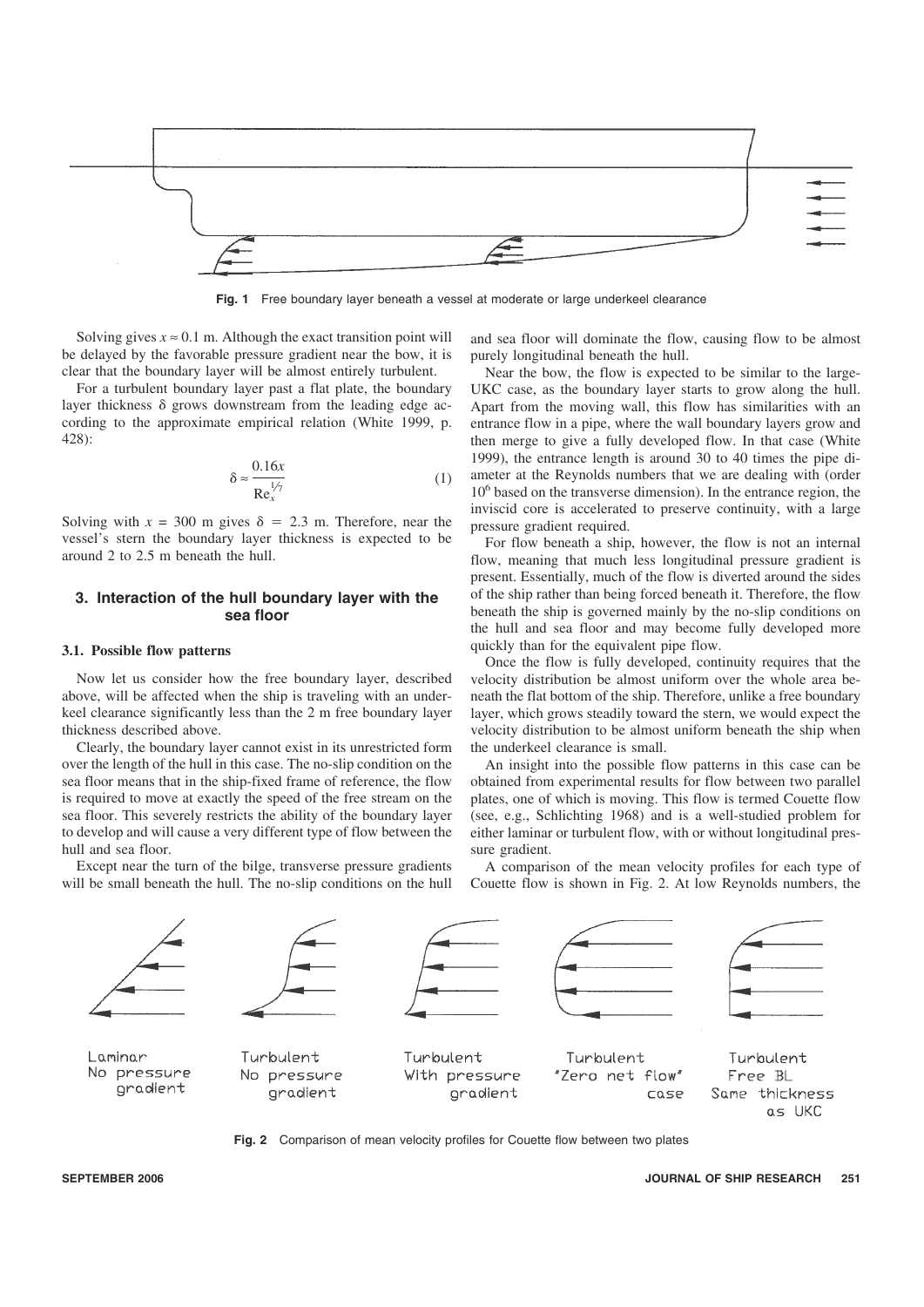flow is laminar and follows a linear velocity profile in the absence of a longitudinal pressure gradient. The presence of a pressure gradient superimposes a parabolic velocity profile onto the linear shear flow (Schlichting 1968).

For high Reynolds numbers, the flow is turbulent, and in the absence of a pressure gradient, an antisymmetric S-shaped velocity profile results (Reichardt 1956). A longitudinal pressure gradient causes the velocity profile to bulge out in the direction of decreasing pressure (Lund & Bush 1980).

Since the free turbulent boundary layer cannot grow indefinitely along the ship's hull because of the presence of the sea floor, it is expected that the flow will instead resemble a Couette flow between the hull and sea floor.

# **3.2. Laminar or turbulent flow?**

Reichardt (1956) conducted a series of experiments on shear flows between two parallel plates with no longitudinal pressure gradient. It was found that the existence of turbulence was dependent on a Reynolds number

$$
\text{Re}_H = \frac{VH}{v}
$$

where

 $V =$  relative speed between plates

 $H =$  distance between plates.

Reichardt found that such shear flows tended to become turbulent and hence stray from a linear velocity profile, when  $Re<sub>H</sub>$ 3,000. Note that Reichardt's (1956) results and Schlichting's (1968) reproductions are quoted in terms of *U*, the speed of each plate with respect to the still midplane, that is, half of *V*. We shall instead use *V* for consistency.

For our example ship traveling at 10 knots, this Reynolds number is  $Re<sub>H</sub> = 5 \times 10^6$  with 1 m of clearance in the squatted position. The shear flow is indeed turbulent and will be at any realistic underkeel clearance.

Note that at model scale, the shear flow beneath the hull may still be laminar. For example, a 1:150 scale model of this example hull, traveling at the same depth Froude number and relative clearance, would have a Reynolds number  $Re<sub>H</sub> = 3 \times 10^3$ , so that the shear flow is almost laminar. Also, any artificially generated turbulence (e.g., by turbulence studs) may be damped quite quickly by the small clearance between the hull and tank floor.

#### **3.3. Effect of longitudinal pressure gradient**

In the absence of any longitudinal pressure gradient, the turbulent Couette flow beneath a ship will be antisymmetric (see Fig. 2), with the mean flow speed equal to half the ship speed, that is, *V*/2.

For the mean flow speed to be greater than *V*/2, a pressure difference must be maintained between the bow and stern of the ship. This is feasible, since there is a high-pressure stagnation area near the ship's bow and low-pressure separated flow area near the stern. Inflow into the propeller also has the effect of decreasing the pressure ahead of the propeller, adding to the overall longitudinal pressure gradient.

An insight into the importance of longitudinal pressure gradient on the flow may be obtained by estimating the pressure drop over the ship's length, for the case where the mean flow speed beneath the ship is equal to the upstream flow speed *V*. This means that there is zero net flow relative to the sea floor. This "zero net flow" case (also shown in Fig. 2) was studied theoretically by Lund and Bush (1980), with reference to the experimental results of Huey and Williamson (1974).

Results were given up to  $Re<sub>H</sub> = 1 \times 10^5$  for smooth plates, and at this value it was found both theoretically and experimentally that the magnitude of the longitudinal pressure gradient was given by

$$
\left|\frac{dp}{dx}\right| = 0.0032 \frac{\rho V^2}{2H} \tag{2}
$$

This can be compared to the pressure drop for turbulent flow in a pipe, with the plate separation *H* likened to the pipe diameter *d*. The Darcy friction factor (see, e.g., White 1999) is 0.0032 for the Couette zero net flow case. For a smooth-walled circular pipe at  $Re<sub>d</sub> = 1 \times 10<sup>5</sup>$ , the Moody chart (see, e.g., White 1999) gives a Darcy friction factor of 0.018, around six times larger than the Couette zero-net flow case.

For comparison, Lund and Bush (1980) also give results for Poiseuille flow between two plates (flow between two stationary plates under a longitudinal pressure gradient). At  $Re<sub>H</sub> = 1 \times 10^4$ (based on mean flow speed *V*), the Darcy friction factor is 0.007, compared to 0.030 for a smooth-walled pipe at this Reynolds number. Therefore, the Darcy friction factor for a pipe is around four times larger than for flow between two plates. The pressure drop for zero net flow Couette flow is smaller than for Poiseuille flow, since in the former case one wall is moving at the same speed as the mean flow.

Equation (2) is valid for  $Re<sub>H</sub> = 1 \times 10^5$ , which was the upper limit of Reynolds numbers calculated in Lund and Bush (1980) or obtained experimentally in Huey and Williamson (1974). An estimate of the pressure drop at  $Re<sub>H</sub> = 5 \times 10^6$  may be obtained by assuming a similar drop in Darcy friction factor as would occur for flow in a pipe with this Reynolds number change (50% decrease from Re<sub>H</sub> =  $1 \times 10^5$  to  $5 \times 10^6$ ). This gives a longitudinal pressure gradient of  $2 \times 10^1$  Pa/m, which requires a pressure differential of 6 kPa between the bow and stern of a 300 m vessel traveling at 10 knots.

This required pressure differential is significant when compared to the stagnation pressure (above hydrostatic) of  $\frac{1}{2}\rho V^2 = 13.5$ kPa in this case. Such a large pressure at the bow would not be achieved if the mean flow speed beneath the hull was close to the free stream speed.

However, the pressure drop between the bow and stern will be significant enough that the flow will not follow the antisymmetric velocity profile that occurs with zero pressure gradient.

Instead, the actual flow will be somewhere between these two scenarios: a turbulent Couette flow with pressure gradient, as indicated in Fig. 3. The mean flow speed beneath the hull will be such that the pressure rise at the bow (due to decrease in flow speed) is sufficient to provide the longitudinal pressure gradient required to drive the flow between the hull and sea floor at this mean flow speed. As stated previously, continuity requires that this velocity distribution be taken up close to the ship's bow and remain approximately uniform over the whole area beneath the flat bottom of the ship.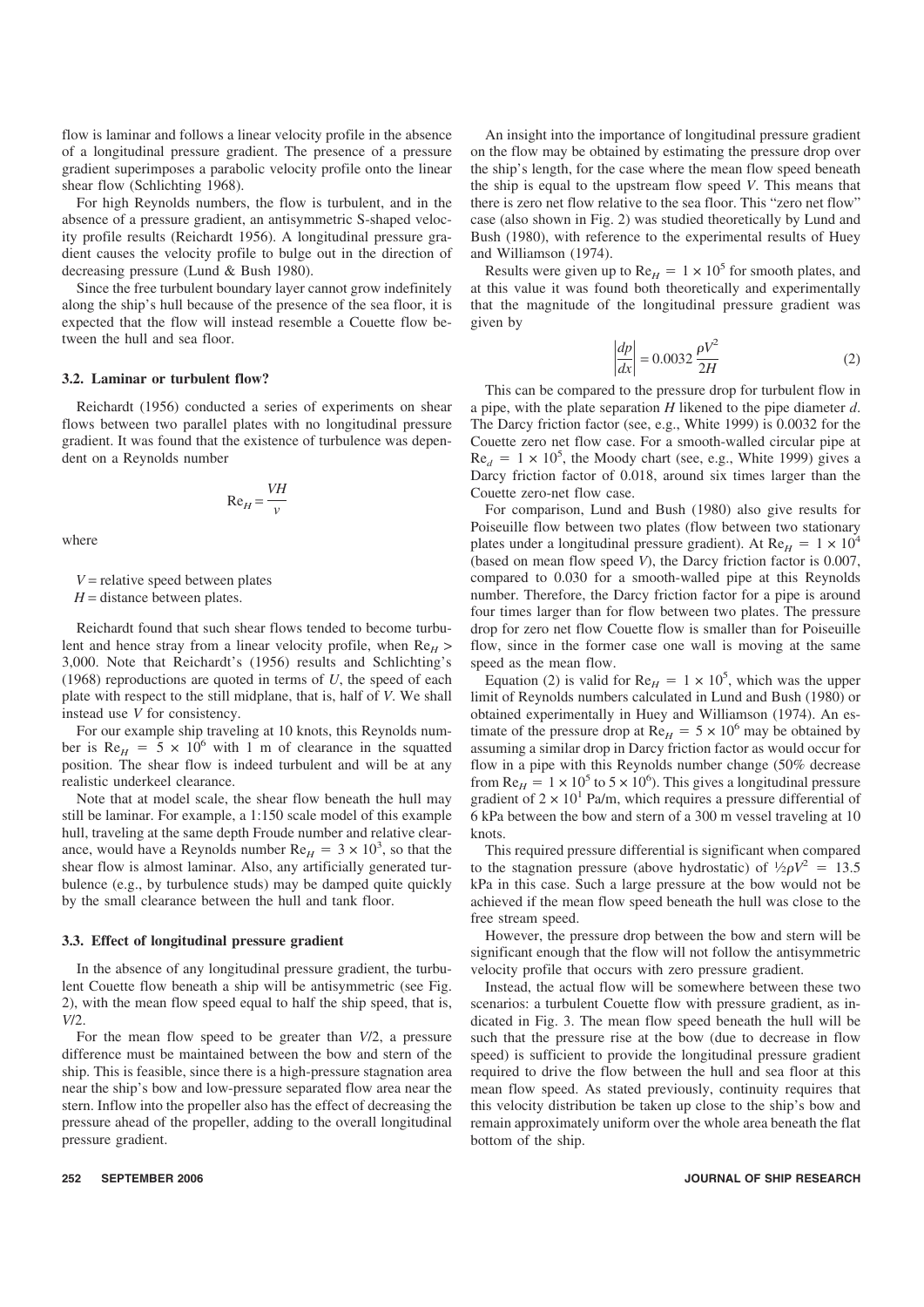

**Fig. 3** Suggested model for flow beneath a ship at small underkeel clearance

Because of the decreased flow beneath the ship, more water will be diverted around the sides of the ship, further reinforcing the notion of almost-horizontal flow around a ship in shallow water (Tuck 1966).

## **4. Effect of small underkeel clearance on viscous resistance**

Schlichting (1934) conducted an investigation into the effect of shallow water on ship resistance. This article is well summarized in Harvald (1983). Schlichting concluded that, at subcritical speeds, both the wave-making and frictional resistance of a hull tend to increase as the water depth decreases. The increase in wave-making resistance due to the changed wave pattern in shallow water is a well-known phenomenon. The increase in frictional resistance is a more subtle effect; Schlichting (1934) suggested that this is principally due to the two-dimensional nature of the flow in shallow water, causing larger flow velocities past the hull than in deep water. An empirical method was suggested for estimating the likely proportional increase in both wave making and frictional resistance of a general hull, based on results from model tests.

Schlichting's method, like the slender-body methods described in the Introduction, uses the hull section area and water depth to define the resistance changes. Therefore, resistance increase is judged to be primarily a shallow-water flow effect, rather than a small-underkeel clearance effect, and has no explicit dependence on underkeel clearance. Two hulls of the same section area but differing beams and drafts are expected to have similar frictional resistance.

However, what happens when the underkeel clearance becomes sufficiently small that the normal assumption of an unperturbed boundary layer over the hull surface is violated? Will the frictional drag on the bottom of the hull increase or decrease when the ship is moving in close proximity to the sea floor?

For the purposes of this simple discussion, we shall again model the region between the flat bottom of the ship and the flat sea floor as the flow between two parallel plates, one of which is moving.

For comparison, we shall first calculate the drag of a free boundary layer, representing the case when the ship's underkeel clearance is not small.

# **4.1. Free boundary layer**

An empirical formulation for the wall shear stress  $\tau_0$  due to an unrestricted turbulent boundary layer flowing past a smooth flat plate is (see, e.g., White 1999, p. 442)

$$
\tau_0 \approx \rho U^2 \frac{0.014}{\text{Re}_x^{\frac{1}{\gamma}}}
$$
 (3)

where  $Re<sub>x</sub>$  is the Reynolds number based on distance *x* from the leading edge. Unlike a laminar boundary layer, where the shear stress is significantly larger near the leading edge than further downstream, turbulent shear stress is only weakly dependent on distance from the leading edge. Nevertheless, it is still largest near the leading edge.

Integrating the shear stress over the area *A* of the plate yields the friction drag *D* on the plate. The nondimensional drag coefficient  $c<sub>D</sub>$  then becomes (see, e.g., White 1999. p. 442)

$$
c_D = \frac{D}{V_2 \rho U^2 A} \approx \frac{0.031}{\text{Re}_L^{1/7}}
$$
(4)

Here  $\text{Re}_I$  is the Reynolds number based on total plate length from the leading edge to the trailing edge. With  $L = 300$  ms,  $V =$ 10 knots, and  $\nu = 1.04 \times 10^{-6}$  m<sup>2</sup>/s; this gives a friction drag coefficient  $c_D$  = 0.0015.

#### **4.2. Couette flow: zero pressure gradient**

For turbulent shear flow between two flat plates, Reichardt (1956) determined experimentally that the velocity distribution near each plate follows the same standard logarithmic law as turbulent boundary layers or turbulent pipe flow (see, e.g., Schlichting 1968). The flow is antisymmetric about the mid-plane between the two plates, as depicted in Fig. 2. Near the stationary plate, the flow speed *u* at distance *y* from the plate satisfies the dimensionless equation

$$
\frac{u}{u^*} = \frac{1}{\kappa} \ln\left(\frac{u^* y}{v}\right) + B \tag{5}
$$

where

$$
u^* = \sqrt{\frac{\tau_0}{\rho}} = \text{``friction velocity''}
$$

 $\tau_0$  = wall shear stress

- $\kappa$  = empirically determined constant,  $\approx 0.41$
- $B =$  empirically determined constant,  $\approx 5.0$  (depending on wall roughness).

For shear flow between two plates with zero pressure gradient, the shear stress is constant everywhere between the plates, and equal to its value at the wall  $\tau_0$  (Schlichting 1968).

# **SEPTEMBER 2006 JOURNAL OF SHIP RESEARCH 253**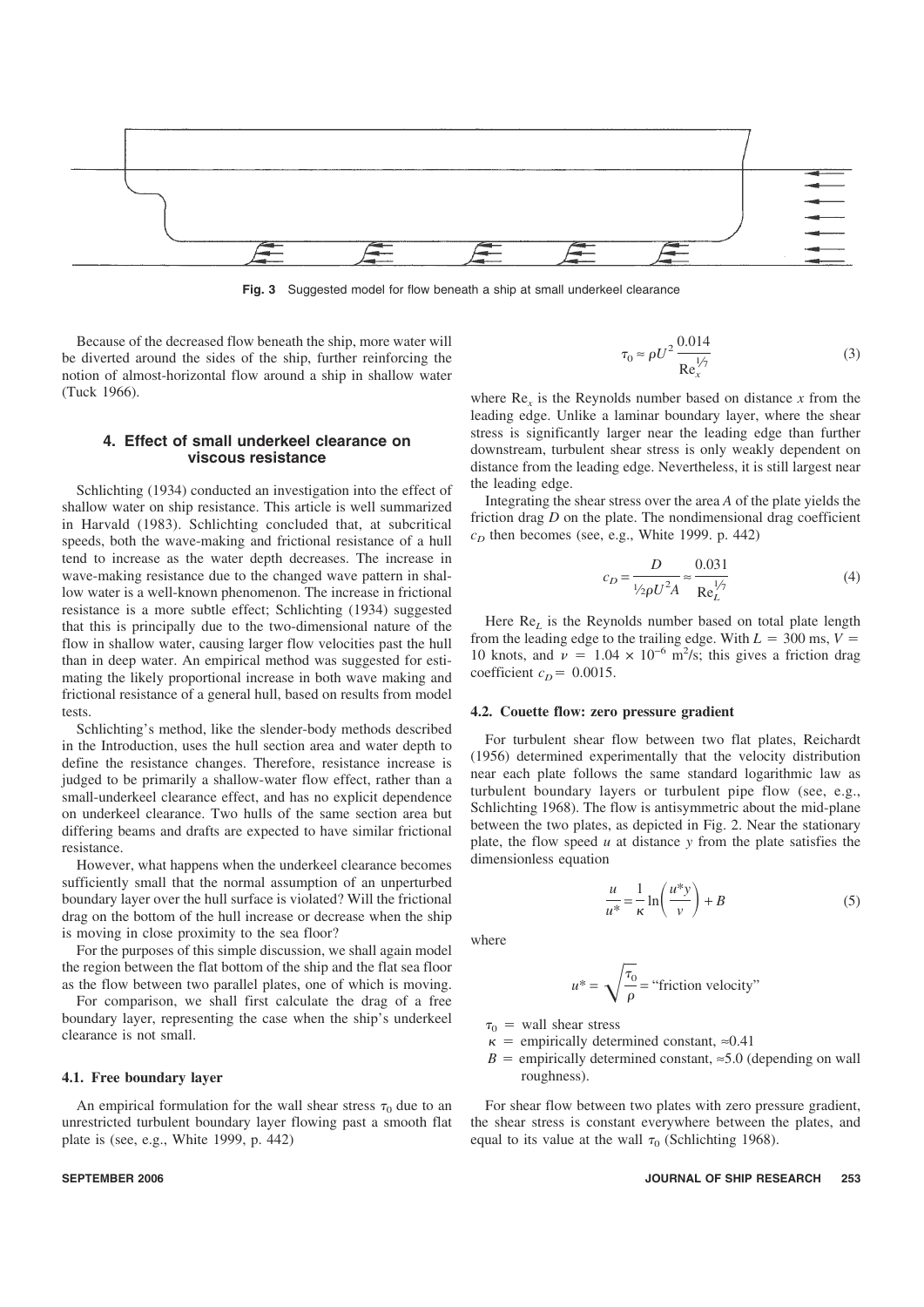The friction velocity  $u^*$  can be written in terms of the friction coefficient  $c_f$ , since

$$
c_f = \frac{\tau_0}{\frac{1}{2\rho V^2}} = \frac{(u^*)^2}{\frac{1}{2V^2}} \Rightarrow u^* = V \sqrt{\frac{c_f}{2}}
$$

Equation (5) can therefore be written

$$
\frac{u}{V}\sqrt{\frac{2}{c_f}} = \frac{1}{\kappa} \ln\left(\sqrt{\frac{c_f}{2}}\operatorname{Re}_H \frac{y}{H}\right) + B
$$
 (6)

Note that equation (6) is not valid exactly at the wall, since  $u \rightarrow$  $-\infty$  as y  $\rightarrow$  0 according to this equation, when in fact  $u = 0$  when  $y = 0$ .

For a turbulent shear flow with no longitudinal pressure gradient, the velocity distribution and shear stress can be calculated, using the fact that midway between the plates the flow speed must be half the relative velocity between the plates (by symmetry). Putting  $u = V/2$  at  $y = H/2$  in equation (6) gives

$$
\frac{1}{\sqrt{2c_f}} = \frac{1}{\kappa} \ln \left( \frac{\sqrt{2c_f}}{4} \text{Re}_H \right) + B \tag{7}
$$

This can be solved for  $c_f$  as a function of Re<sub>H</sub>.

For example, using a plate separation (corresponding to underkeel clearance) of  $H = 1.0$  ms, and plate relative velocity (corresponding to ship speed) of  $V = 10$  knots, the Reynolds number is

$$
Re_H = 5 \times 10^6
$$

and the friction coefficient is

$$
c_f = 0.00051
$$

if the effect of longitudinal pressure gradient is neglected.

Since this friction coefficient is constant over the length of the plate for which the turbulent shear flow occurs, the drag coefficient is the same as the friction coefficient, that is,

$$
c_D = 0.00051.
$$

This is significantly smaller than the case of a free boundary layer described above  $(c_D = 0.0015)$ .

Note that for turbulent flow  $c<sub>D</sub>$  changes only slightly as the plate separation decreases; for example,  $c_D = 0.00056$  at half the separation, that is,  $H = 0.5$  m.

# **4.3. Couette flow: with pressure gradient**

With a longitudinal pressure gradient present, the shear stress and hence viscous drag beneath the ship will be greater than the zero pressure gradient case described above.

Huey and Williamson (1974) and Lund and Bush (1980) showed experimental and calculated values for  $c_f$  up to  $Re<sub>H</sub> = 1$  $\times$  10<sup>5</sup>. They found that

$$
c_f = 0.004
$$
 at Re<sub>H</sub> = 1 × 10<sup>5</sup>.

Assuming a similar drop in  $c_f$  as for flow in a pipe (50% decrease from  $Re<sub>H</sub> = 1 \times 10^5$  to  $\frac{2}{5} \times 10^6$ ), we would expect that

$$
c_f \approx 0.002
$$
 at Re<sub>H</sub> = 5 × 10<sup>6</sup>.

As discussed earlier, the mean flow speed beneath the ship will not be as large as the ship speed, and hence this is an overestimate for  $c_f$  A more accurate estimate for  $c_f$  may be obtained by finding the value for a boundary layer of the same thickness as the underkeel clearance. This will have a similar velocity distribution and hence  $c_f$  as the correct turbulent Couette flow with longitudinal pressure gradient.

Equations (1) and (3) may be combined to express the friction coefficient of a free boundary layer in terms of its thickness  $\delta$ :

$$
c_f = \frac{0.020}{\text{Re}_\delta^{1/6}}
$$
  
Re<sub>δ</sub> =  $\frac{V\delta}{v}$  (8)

For a ship traveling at 10 knots with 1 m of underkeel clearance,

$$
\text{Re}_H = 5 \times 10^6
$$

A free boundary layer of this same thickness (1 m) would have

$$
Re_{\delta} = 5 \times 10^6
$$

and, hence, from equation (8),

 $c_f = 0.0015$ .

We see that this estimate of the friction coefficient for flow beneath the ship at small underkeel clearance is similar to the frictional drag coefficient for a ship at large underkeel clearance  $(c_D = 0.0015).$ 

The ship at large underkeel clearance will have a large friction coefficient at the bow, and small friction coefficient at the stern. The ship at small underkeel clearance will have a similar friction coefficient over the whole flat bottom of the hull.

Therefore, the frictional drag coefficient for flow beneath the ship is *not* expected to change significantly as the underkeel clearance becomes small. The only resistance increase in shallow water should be due to shallow water flow effects (as described in Schlichting 1934), with no explicit dependence on underkeel clearance.

## **5. Effect of small underkeel clearance on squat**

Another important reason for studying the flow beneath ships operating at small underkeel clearance is to gauge the effect on squat. Will the modified flow beneath the ship increase or decrease the squat at small underkeel clearance?

#### **5.1. Slender-body shallow-water theory**

Squat prediction methods based on slender-body theory (Tuck 1966, Gourlay 2000) have no explicit dependence on underkeel clearance. From linear slender-body shallow-water theory (Tuck 1966) the sinkage and trim of a vessel should be given by

$$
s_{\text{LCF}} = c_{\text{s}} \frac{\nabla}{L_{\text{PP}}^2} \frac{F_h^2}{\sqrt{1 - F_h^2}}
$$
(9)

$$
\theta = c_{\theta} \frac{\nabla}{L_{\text{PP}}^2} \frac{F_h^2}{\sqrt{1 - F_h^2}}
$$
(10)

#### **254 SEPTEMBER 2006 JOURNAL OF SHIP RESEARCH**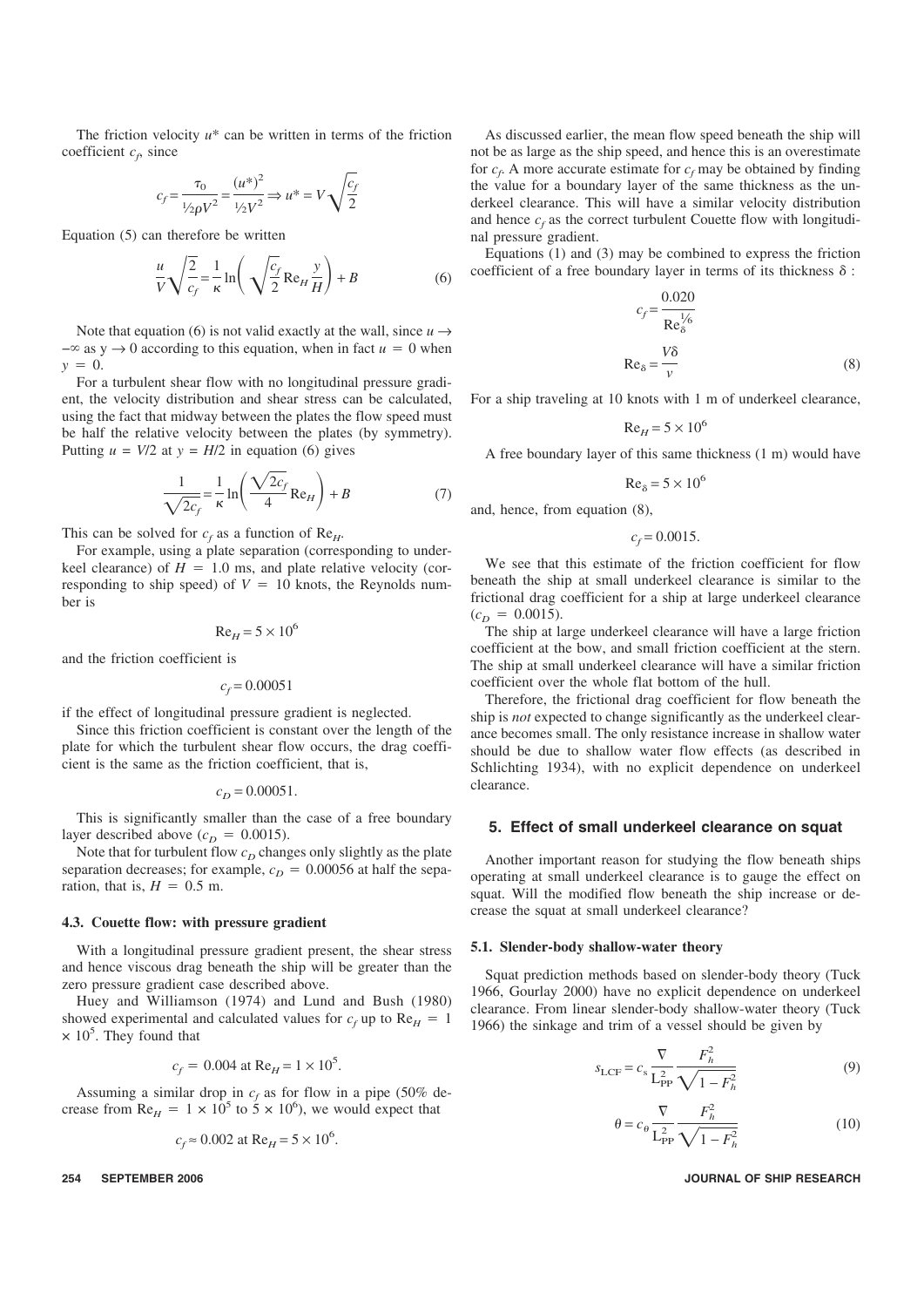where

- $s_{\text{LCF}}$  = sinkage at the longitudinal center of floatation (m) due to squat
	- $\theta$  = bow-down change in trim (m) due to squat, that is, difference between sinkage at fore and aft posts
- $L_{\text{pp}}$  = length between perpendiculars (m)

 $\overline{\nabla}$  = displaced volume (m<sup>3</sup>)

 $F_h = \frac{V}{\sqrt{gh}}$  = depth-based Froude number  $V =$ ship speed (m/s)

- $g =$  acceleration due to gravity = 9.81 m/s<sup>2</sup>
- $h =$  water depth (m)
- $c_s$  = sinkage coefficient
- $c_{\theta}$  = trim coefficient.

According to this theory, the nondimensional coefficients  $c_s$ ,  $c_\theta$ depend only on the ship geometry and can be calculated numerically for a given ship. Several semiempirical methods (Hooft 1974, Huuska 1976, Millward 1992) are based on the same formulations, (9) and (10), but use coefficients derived from model tests rather than calculated according to slender-body shallowwater theory.

Like the resistance formulations of Schlichting (1934), the formulations (9) and (10) depend on the section area distribution of the ship and the water depth but have no explicit dependence on underkeel clearance.

# **5.2. Comparison with lubrication theory**

We have already seen that the turbulent Couette flow beneath a ship at small underkeel clearance is likely to have a small nearconstant longitudinal pressure gradient.

However, there is the potential for further effects on the pressure beneath the hull in regions where the underkeel clearance is changing (i.e., at the bow and stern).

For example, a low Reynolds number counterpart of the flow beneath a ship at small underkeel clearance is the flow of oil in a bearing, where two almost-parallel surfaces, with relative velocity, are separated by a small clearance.

In this case, the flow satisfies Reynolds' equation of hydrodynamic lubrication (see, e.g., Hersey 1966) provided the clearance between the two surfaces is very small, so that pressure changes and flow velocities perpendicular to the surfaces are negligible. Reynolds' equation predicts large pressure changes in such a situation that are capable of supporting large loads in industrial bearings.

The pressure changes predicted by Reynolds' equation are driven by the changing shear stresses in the flow, whereas inviscid pressure changes predicted by Bernoulli's equation are driven by inertial effects.

Because the Reynolds numbers for flow beneath a ship are so high, lubrication-type pressures as predicted by Reynolds' equation will not be experienced for flow beneath a ship. Also, any such pressures will be diluted by the finite lateral extent of the ship.

Therefore, we may expect that even in the presence of a viscous shear layer beneath a ship at small underkeel clearance, hull pressure and hence squat should be well predicted by inviscid theory.

# **5.3. Some small underkeel clearance experimental results**

We shall reproduce here some experimental squat results obtained by Limpus (2002) at the Australian Maritime College. This set of experiments used a MarAd L-Series model (Roseman 1987) with the following particulars:

 $L_{\text{pp}} = 1.698 \text{ m}$  $Beam = 0.340 m$ Draft  $= 0.077$  m Displacement =  $36.4$  kg Waterplane area,  $A_{\text{W}} = 0.548 \text{ m}^2$ . Second moment of waterplane area about the longitudinal cen-

ter of floatation,  $I_{\text{LCF}} = 0.1187 \text{ m}^4$ .

Vertical force *Z* and pitching moment *M* were measured rather than actual sinkage and trim. These can be inferred based on hydrostatic balancing:

$$
Z = \rho g A_{\rm W} s_{\rm LCF} \tag{11}
$$

$$
M = \frac{\rho g I_{\text{LCF}} \theta}{L_{\text{PP}}}
$$
(12)

Combining equations (9) through (12) allows us to find the experimentally determined coefficients  $c_s$ ,  $c_\theta$  using the experimental values of *Z* and *M,* that is,

$$
c_s = \frac{Z}{\rho g A_{\rm w}} \frac{L_{\rm PP}^2}{\nabla} \frac{\sqrt{1 - F_h^2}}{F_h^2}
$$
(13)

$$
c_{\theta} = \frac{M}{\rho g I_{\text{LCF}}} \frac{\mathcal{L}_{\text{PP}}^2}{\nabla} \frac{\sqrt{1 - F_h^2}}{F_h^2}
$$
(14)

The experimentally determined sinkage coefficient  $c_s$  is plotted in Fig. 4 for varying depth/draft (h/T) ratios. The predicted value according to shallow-water slender-body theory, which is constant, is also plotted. The Froude number range is chosen to represent realistic ship speeds in each depth of water.

The possible error in sinkage and trim coefficients is estimated at around 10% for these tests. Accurate error analyses are difficult, due to such factors as tank seiching and carriage vibration, which are difficult to quantify. We can see from Fig. 4 that the sinkage coefficient stays approximately constant (within 10% to 15%) when h/T becomes small, with no clear trend. This shows that there is no major effect on sinkage at very small underkeel clearance.

Incidentally, these experimental results confirm the use of the sinkage coefficient method for estimating sinkage, in that the measured values of the sinkage coefficient are approximately constant over the complete range of water depths and ship speeds. The theoretical value of the sinkage coefficient slightly underpredicts the experimental results, which is thought to be partly due to the omission of nonlinear terms in the analysis.

The experimental trim coefficient  $c_{\theta}$  is plotted in Fig. 5 for varying depth/draft (h/T) ratios, along with the predicted value according to shallow-water slender-body theory.

Again, there is no clear difference between the results at different depth/draft ratios, showing that a small underkeel clearance does not have a significant effect on vessel trim, other than through the normal shallow-water effect.

As an aside, we notice that the experimental trim coefficient is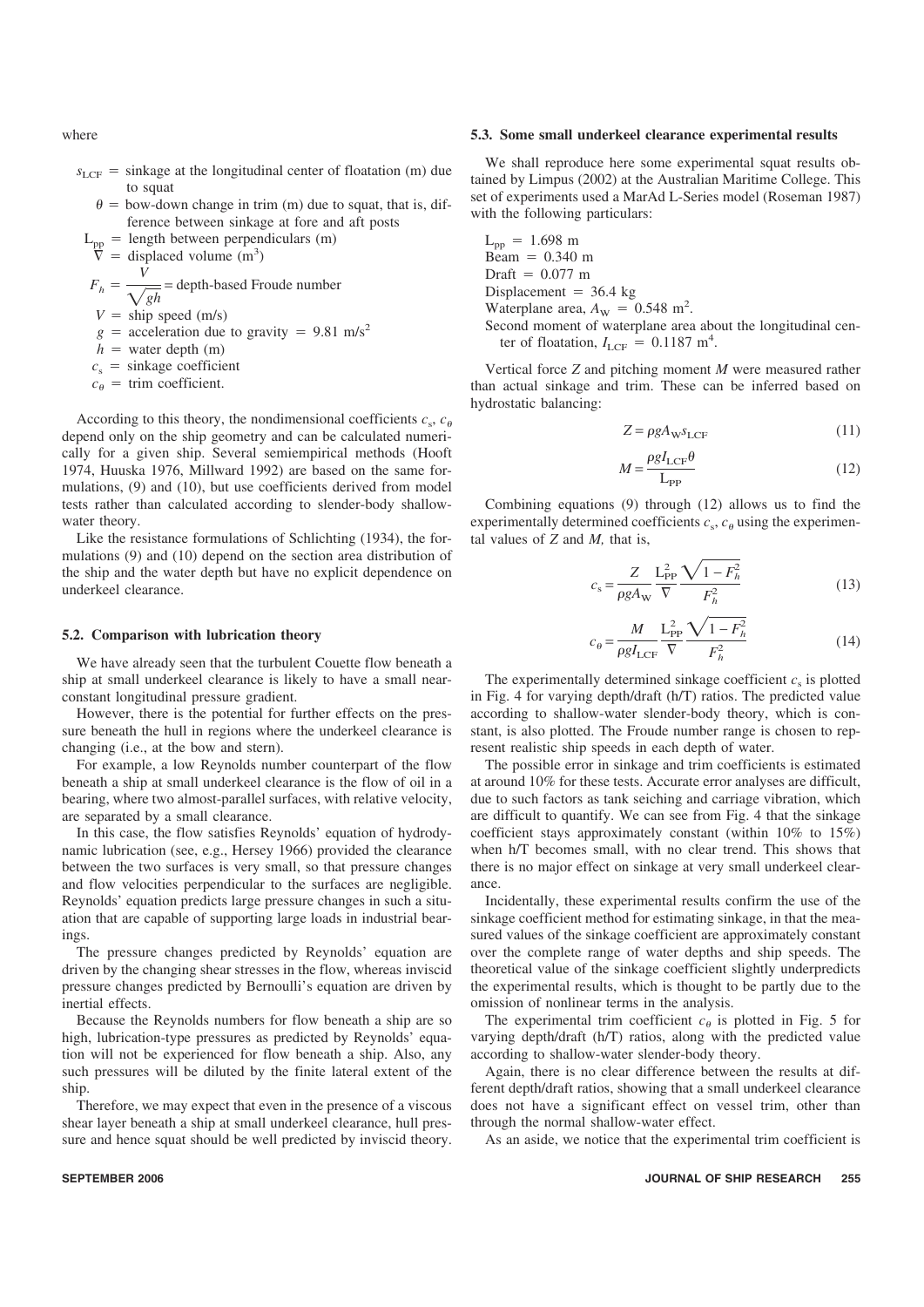





**Fig. 5** Trim coefficient  $c_{\theta}$  as a function of depth Froude number  $F_{h}$ , for different depth/draft (h/T) ratios

# **256 SEPTEMBER 2006 JOURNAL OF SHIP RESEARCH**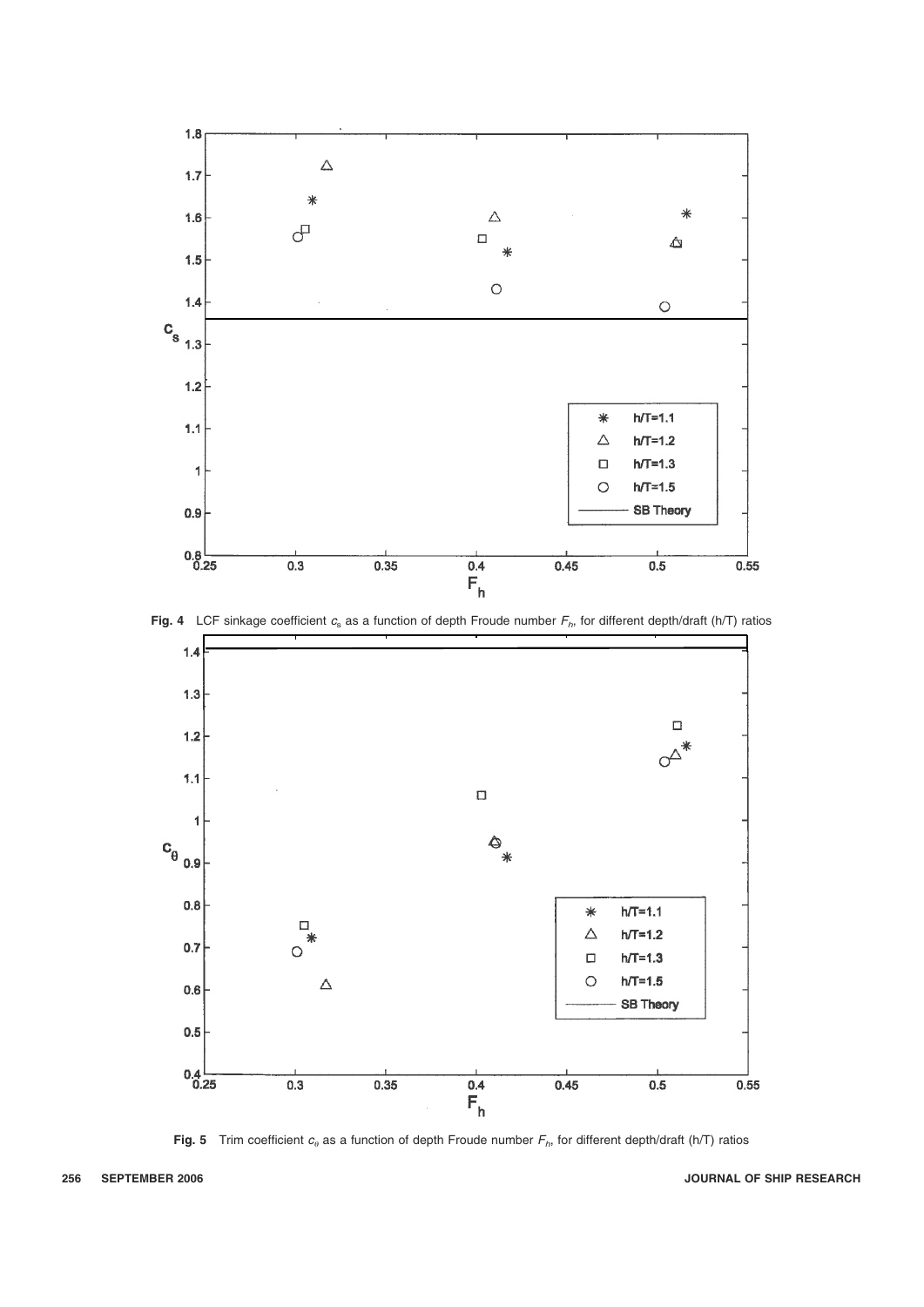

**Fig. 6** Bow sinkage coefficient  $c_{\text{bow}}$  as a function of depth Froude number  $F_n$ , for different depth/draft (h/T) ratios

generally overpredicted by the theory. It also shows appreciable variation with depth Froude number, meaning that such a formulation is not as appropriate for trim as for sinkage. These effects are partly due to the viscous effect of flow separation at the stern, which has a significant impact on the trim.

The bow sinkage at the forward post  $S_{\text{bow}}$  is of particular interest for full-form vessels, which tend to trim by the head. The bow sinkage is calculated using the LCF sinkage and trim. We can nondimensionalize the bow sinkage in the same way as the LCF sinkage, that is,

$$
s_{\text{bow}} = c_{\text{bow}} \frac{\nabla}{L_{\text{PP}}^2} \frac{F_h^2}{\sqrt{1 - F_h^2}}
$$
(15)

Bow sinkage is shown in Fig. 6. Interestingly, the tendency of the theory to underpredict the LCF sinkage, and overpredict the bowdown trim, means that the prediction of *bow* sinkage (which is of most interest for full-form vessels) is actually quite good.

# **6. Conclusions**

The flow beneath a ship operating at small underkeel clearance can be described by Couette flow, which is the flow between two plates, one of which is moving.

This Couette flow will be turbulent at full scale but may be laminar at model scale. The flow will be affected by longitudinal pressure gradient, so that the velocity distribution will lie somewhere between an antisymmetric distribution and a zero net flow distribution.

The implication of this flow model on viscous resistance is that frictional drag on the bottom of the hull is expected to remain approximately *constant* when the underkeel clearance becomes very small. Therefore, the resistance increase of a ship in shallow water should be adequately described by the changed wave pattern and larger flow speeds around the sides of the ship, without any explicit underkeel clearance effect.

The effect of a turbulent shear flow on the hydrodynamic pressures beneath the hull has also been analyzed. It is shown that for practical underkeel clearances any shear-induced pressure increase beneath the hull is expected to be very small. Therefore, there should be no noticeable effect on ship squat at small underkeel clearance, beyond the normal increase due to shallow-water effect. This was demonstrated with reference to a comparison between slender-body shallow-water theory and experimental results.

#### **Acknowledgment**

The author wishes to acknowledge the support of the Ship Hydrodynamics Centre at the Australian Maritime College in conducting the experimental testing.

#### **References**

- BECK, R. F., AND TUCK, E. O. 1972 Computation of shallow water ship motions. *Proceedings,* 9th Symposium on Naval Hydrodynamics, August, Paris.
- CHEN, X.-N., AND SHARMA, S. D. 1995 A slender ship moving at a nearcritical speed in a shallow channel, *Journal of Fluid Mechanics*, **291,** 263.